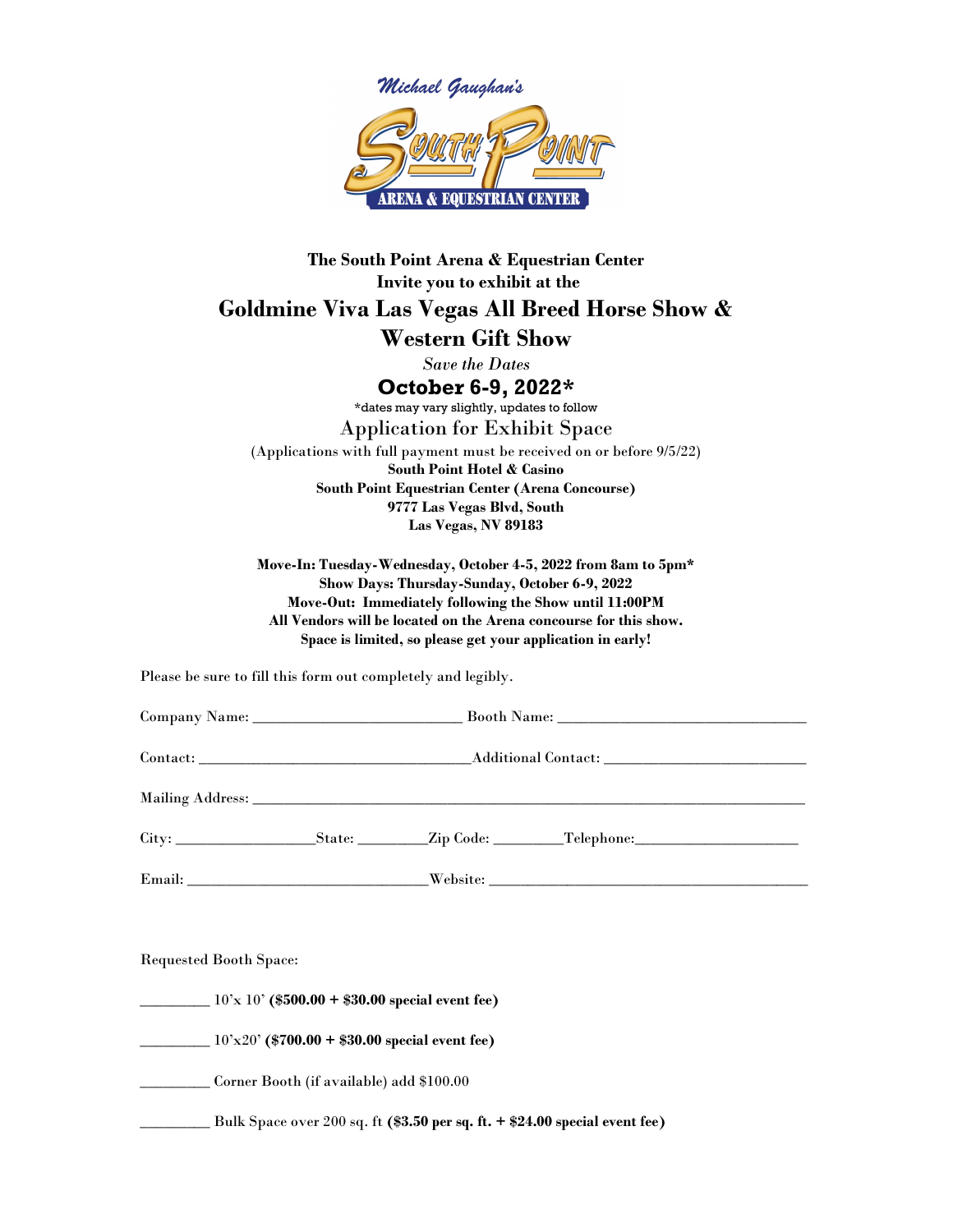Please list all products you wish to display or sell at the show. Your contract will be assigned on the basis of this list. Goldmine Viva Las Vegas All Breed Horse Show & Western Gift Show is a "Western" oriented show. Items, products, or services not keeping with the criteria will not be accepted. Once a contract has been assigned, you may not display or sell any additional items. No displays or signs over 8' tall. Auxiliary product may disqualify your acceptance into the show. Violations will result in immediate cancellation of your contract and all rental monies paid will be forfeited to the Goldmine Viva Las Vegas All Breed Horse Show & Western Gift Show. Briefly describe the product or services offered:

\_\_\_\_\_\_\_\_\_\_\_\_\_\_\_\_\_\_\_\_\_\_\_\_\_\_\_\_\_\_\_\_\_\_\_\_\_\_\_\_\_\_\_\_\_\_\_\_\_\_\_\_\_\_\_\_\_\_\_\_\_\_\_\_\_\_\_\_\_\_\_\_\_\_\_\_\_\_

\_\_\_\_\_\_\_\_\_\_\_\_\_\_\_\_\_\_\_\_\_\_\_\_\_\_\_\_\_\_\_\_\_\_\_\_\_\_\_\_\_\_\_\_\_\_\_\_\_\_\_\_\_\_\_\_\_\_\_\_\_\_\_\_\_\_\_\_\_\_\_\_\_\_\_\_\_\_

\_\_\_\_\_\_\_\_\_\_\_\_\_\_\_\_\_\_\_\_\_\_\_\_\_\_\_\_\_\_\_\_\_\_\_\_\_\_\_\_\_\_\_\_\_\_\_\_\_\_\_\_\_\_\_\_\_\_\_\_\_\_\_\_\_\_\_\_\_\_\_\_\_\_\_\_\_\_

\_\_\_\_\_\_\_\_\_\_\_\_\_\_\_\_\_\_\_\_\_\_\_\_\_\_\_\_\_\_\_\_\_\_\_\_\_\_\_\_\_\_\_\_\_\_\_\_\_\_\_\_\_\_\_\_\_\_\_\_\_\_\_\_\_\_\_\_\_\_\_\_\_\_\_\_\_\_

\_\_\_\_\_\_\_\_\_\_\_\_\_\_\_\_\_\_\_\_\_\_\_\_\_\_\_\_\_\_\_\_\_\_\_\_\_\_\_\_\_\_\_\_\_\_\_\_\_\_\_\_\_\_\_\_\_\_\_\_\_\_\_\_\_\_\_\_\_\_\_\_\_\_\_\_\_\_

\_\_\_\_\_\_\_\_\_\_\_\_\_\_\_\_\_\_\_\_\_\_\_\_\_\_\_\_\_\_\_\_\_\_\_\_\_\_\_\_\_\_\_\_\_\_\_\_\_\_\_\_\_\_\_\_\_\_\_\_\_\_\_\_\_\_\_\_\_\_\_\_\_\_\_\_\_\_

\_\_\_\_\_\_\_\_\_\_\_\_\_\_\_\_\_\_\_\_\_\_\_\_\_\_\_\_\_\_\_\_\_\_\_\_\_\_\_\_\_\_\_\_\_\_\_\_\_\_\_\_\_\_\_\_\_\_\_\_\_\_\_\_\_\_\_\_\_\_\_\_\_\_\_\_\_\_

Please attach catalogs, samples, brochures, picture, etc. of your products, display or booth layout. If these are not available, attach a drawing with an explanation of how you plan on decorating your booth. Please note: Catalogs, pictures, etc., will not be returned unless requested.

## Please note that marijuana, cannabis, hemp, paraphernalia, or any products related to the marijuana industry are strictly prohibited.

Show management will provide each booth with pipe and drape (unless otherwise requested) and 5 amps of electrical service per booth (regardless of size). There are no provisions for water or drainage within the Arena and Equestrian Center.

The Goldmine Viva Las Vegas All Breed Horse Show & Western Gift Show will strive to maintain a variety of diverse products in all areas for this show. Show Management reserves the right to assign booth space in accordance with other Exhibitors and products. Booth assignments are made based upon those criteria. We want to ensure that all our Vendors have the opportunity to be as successful as possible! Please display your exhibit in a manner keeping with our theme.

Service Forms for additional electrical, move-in or move-out labor, etc. are available upon request. Please order your services early.

Vendor Shipping: The South Point Arena & Equestrian Center does NOT handle shipping and receiving. Please contact the South Point Business Center for any information regarding your shipping.

The South Point Hotel & Casino is pleased to extend the special "Goldmine Viva Las Vegas All Breed Horse Show & Western Gift Show" room rate to all Exhibitors participating in this show.